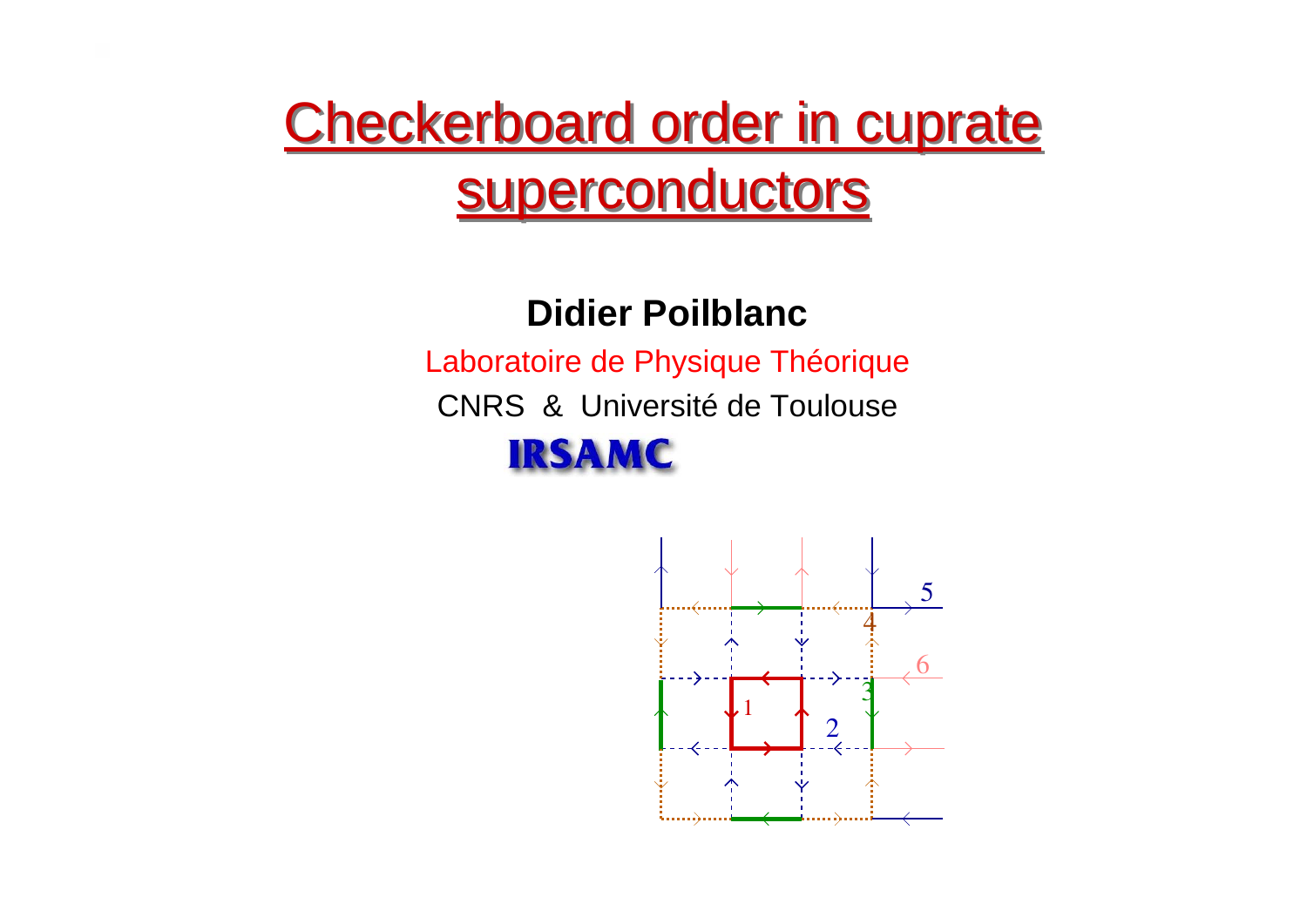

- Cedric Weber (Lausanne)
- Sylvain Capponi (Toulouse)
- Frédéric Mila (Lausanne)
- Cyril Jaudet (Toulouse)
- Manfred Sigrist (Zürich)

References: D.P., Phys. Rev. B 72, 060508(R) (2005) C. Weber et al., Phys. Rev. B, in press D.P. et al., ICM proceedings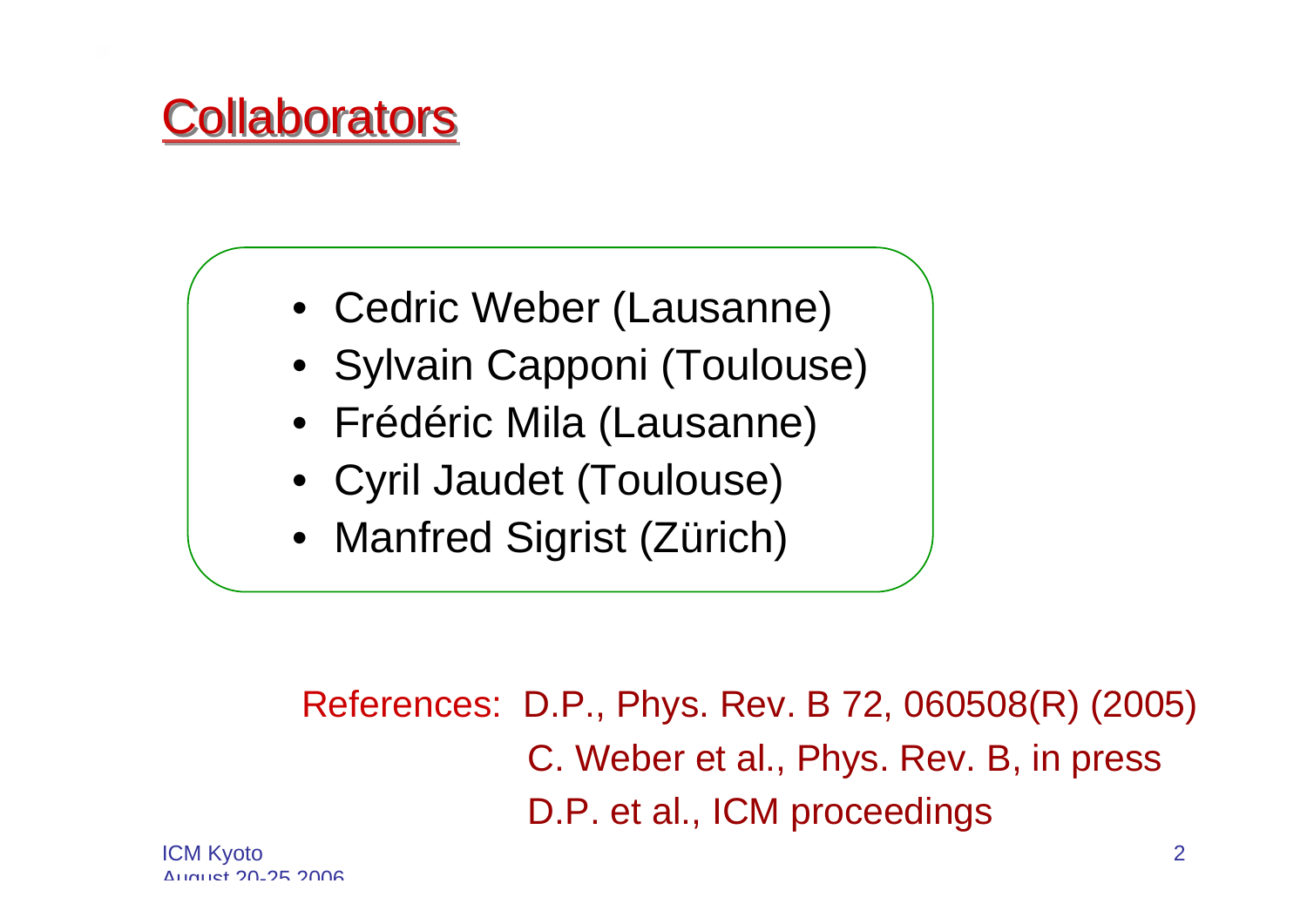

- • Cuprate physics and inhomogeneous states –STM/STS in pseudogap phase
- Renormalized mean-field theory
	- and the state of the state Framework similar to RVB theory
	- Results
- Variational Monte Carlo of 4x4 checkerboard--Qualitative agreement with MF
- •**Conclusions**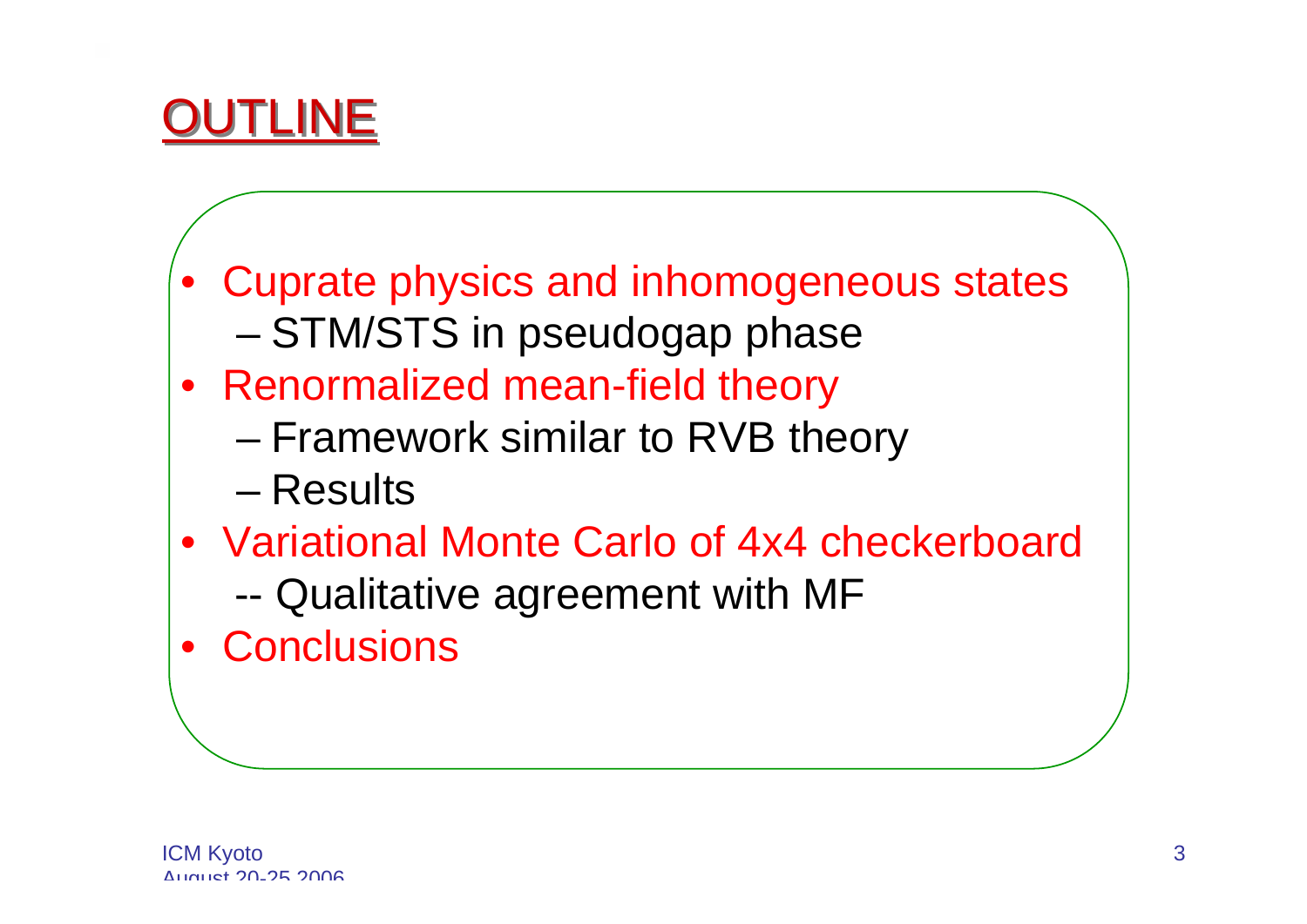Generic phase diagram of the high-Tc cuprates



ICM Kyoto  $A_{11}$  $A_{12}$  $A_{21}$  $A_{12}$  $A_{21}$  $A_{22}$  $A_{23}$  $A_{24}$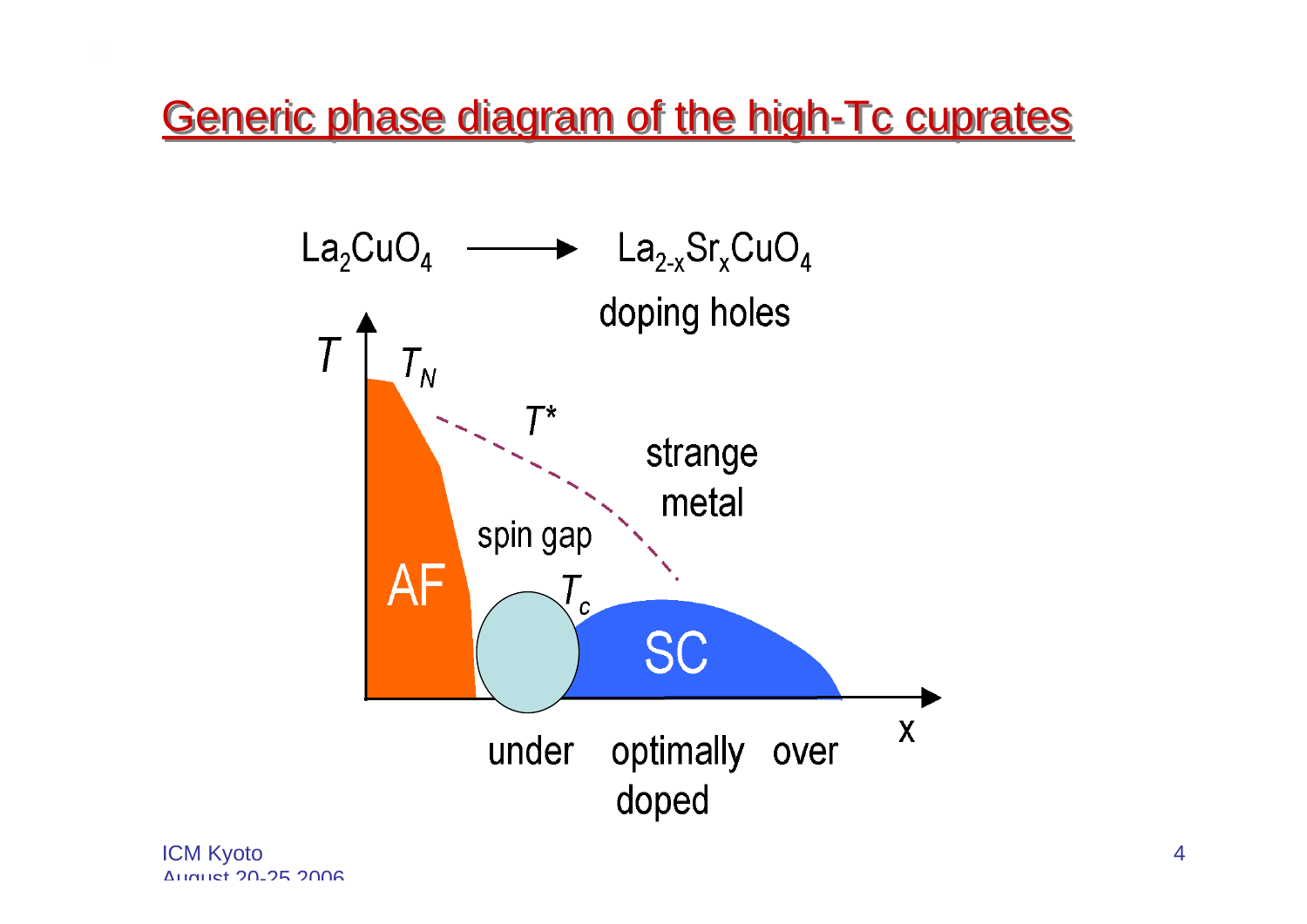

doped system: t-J Hamiltonian

$$
H = -t \sum_{\langle i,j \rangle, s} \left\{ c_{is}^+(1 - n_{i,-s})(1 - n_{j,-s})c_{js} + hc \right\} + J \sum_{\langle i,j \rangle} \vec{S}_i \cdot \vec{S}_j
$$

Gutzwiller approximation: Probabilistic approximation

$$
\begin{array}{rcl} \left\langle c_{i\sigma}^{+}c_{j\sigma}\right\rangle & = & g_{t}\left\langle c_{i\sigma}^{+}c_{j\sigma}\right\rangle_{0} \\ \left\langle S_{i}\cdot S_{j}\right\rangle & = & g_{S}\left\langle S_{i}\cdot S_{j}\right\rangle_{0} \end{array}
$$

$$
H_{eff} = g_t T + g_S J \sum S_i \cdot S_j
$$

**Mean field theory** F.-C. Zhang et al., Supercond.<br>
Sci. Technol. **1**, 36 (1988)

ICM Kyoto  $A_{11}$  $A_{12}$  $A_{21}$  $A_{12}$  $A_{21}$  $A_{22}$  $A_{23}$  $A_{24}$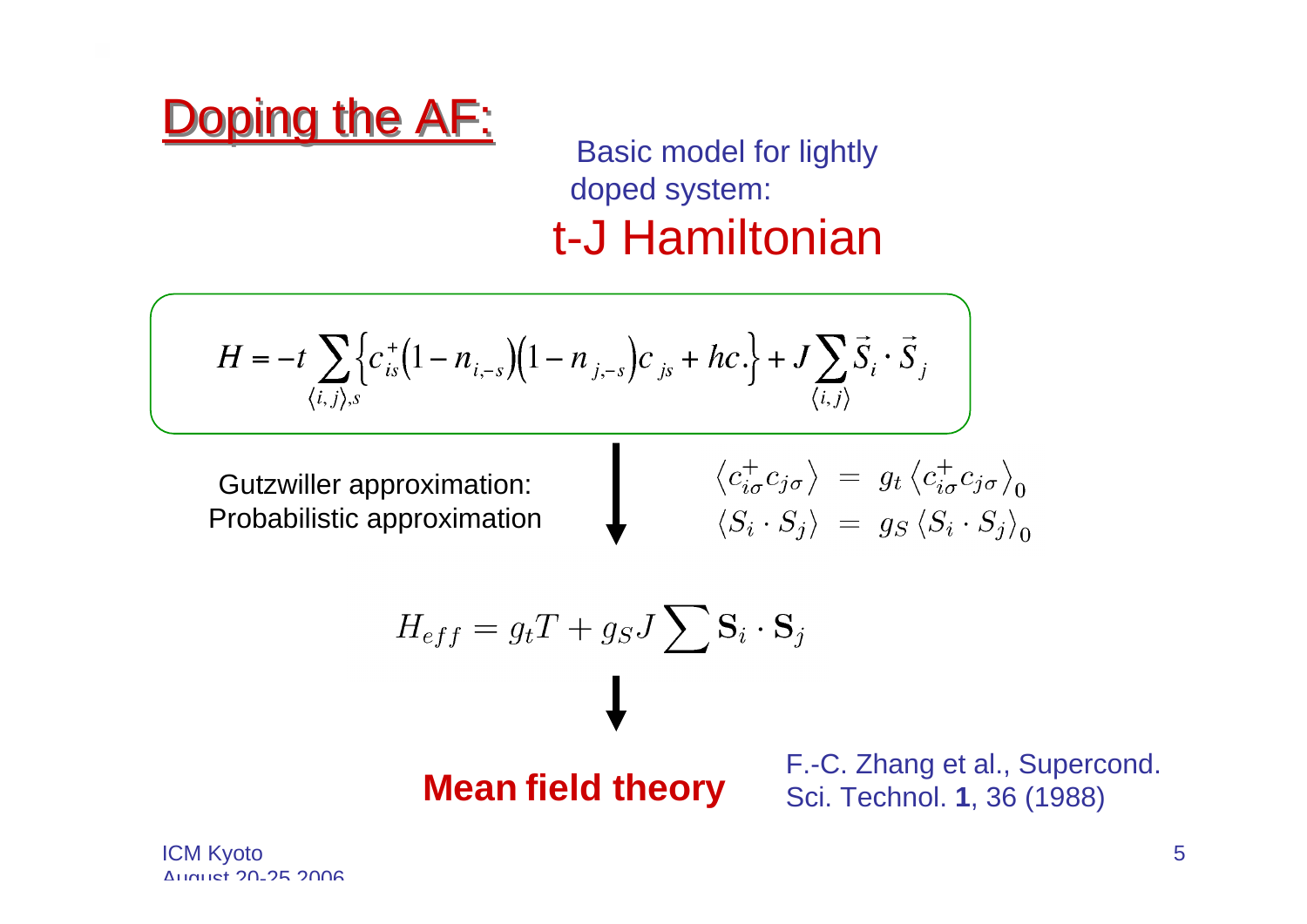

d-wave RVB superconductor Anderson 87

At half-filling: SU(2) symmetry Kotliar 89



staggered flux phase Affleck-Marston 88

Features of SFP detected in numerics:

 Staggered spin chirality DP, Dagotto & Riera, PRB 91

 Staggered (charge) currents Leung, PRB 96

-Variational "flux phases" have low energy Anderson, Hristopoulos, 89 DP, Lederer, Rice, Hasegawa, PRL 90

ICM Kyoto  $A_{11}$  $A_{12}$  $A_{21}$  $A_{31}$  $A_{12}$  $A_{21}$  $A_{22}$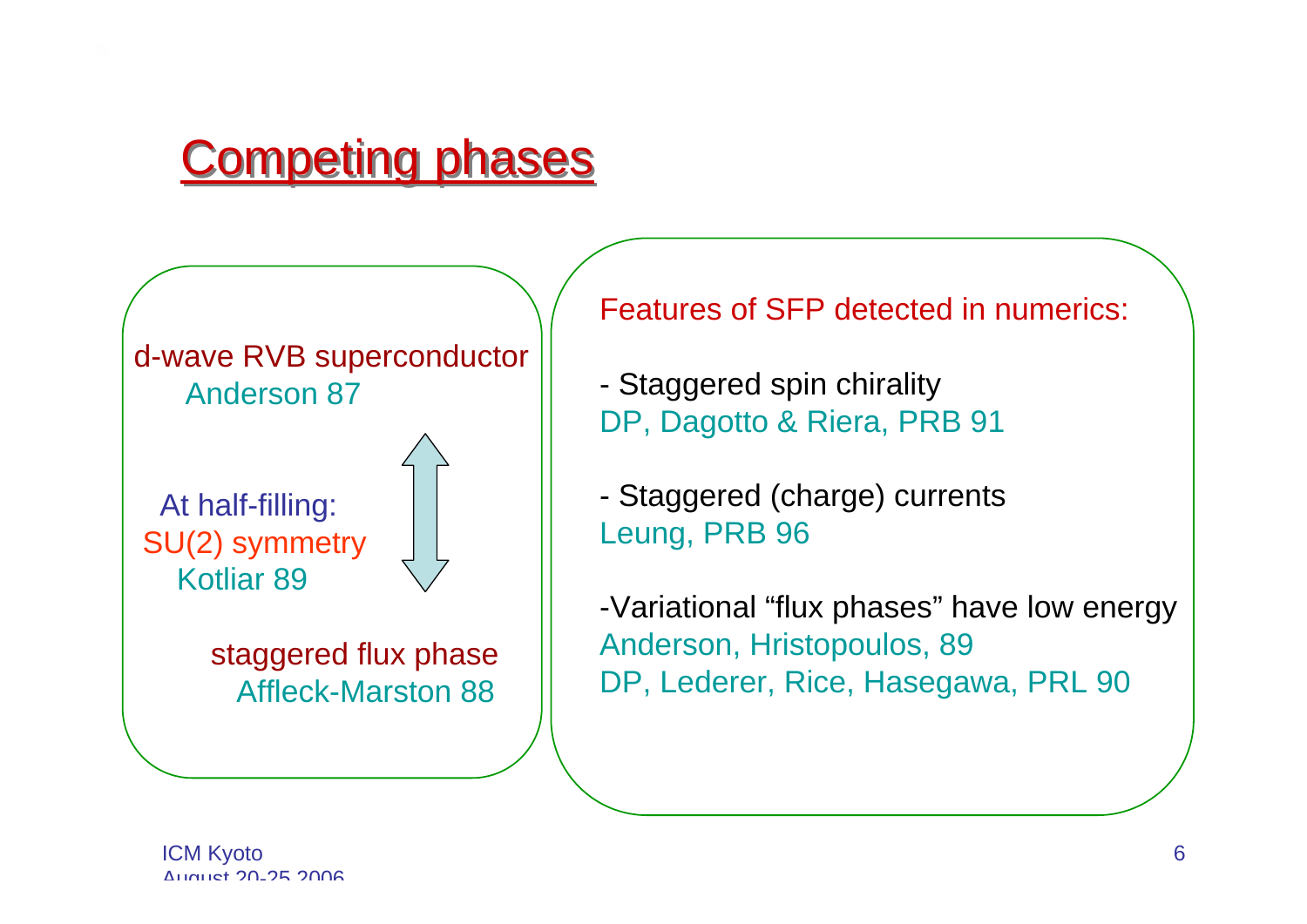# Charge modulation in underdoped samples

- Ca2-*x*Na*x*CuO2Cl2 (weak disorder !)
- 4*a* X 4*a* periodicity along CuO axis
- Rotation symmetry
- Non-dispersive peaks
- Weakly sensitive to doping



ICM Kyoto  $A_{11}$ augt 20-25 2006

7T. Hanaguri et al, Nature **403**, 1001 (2004).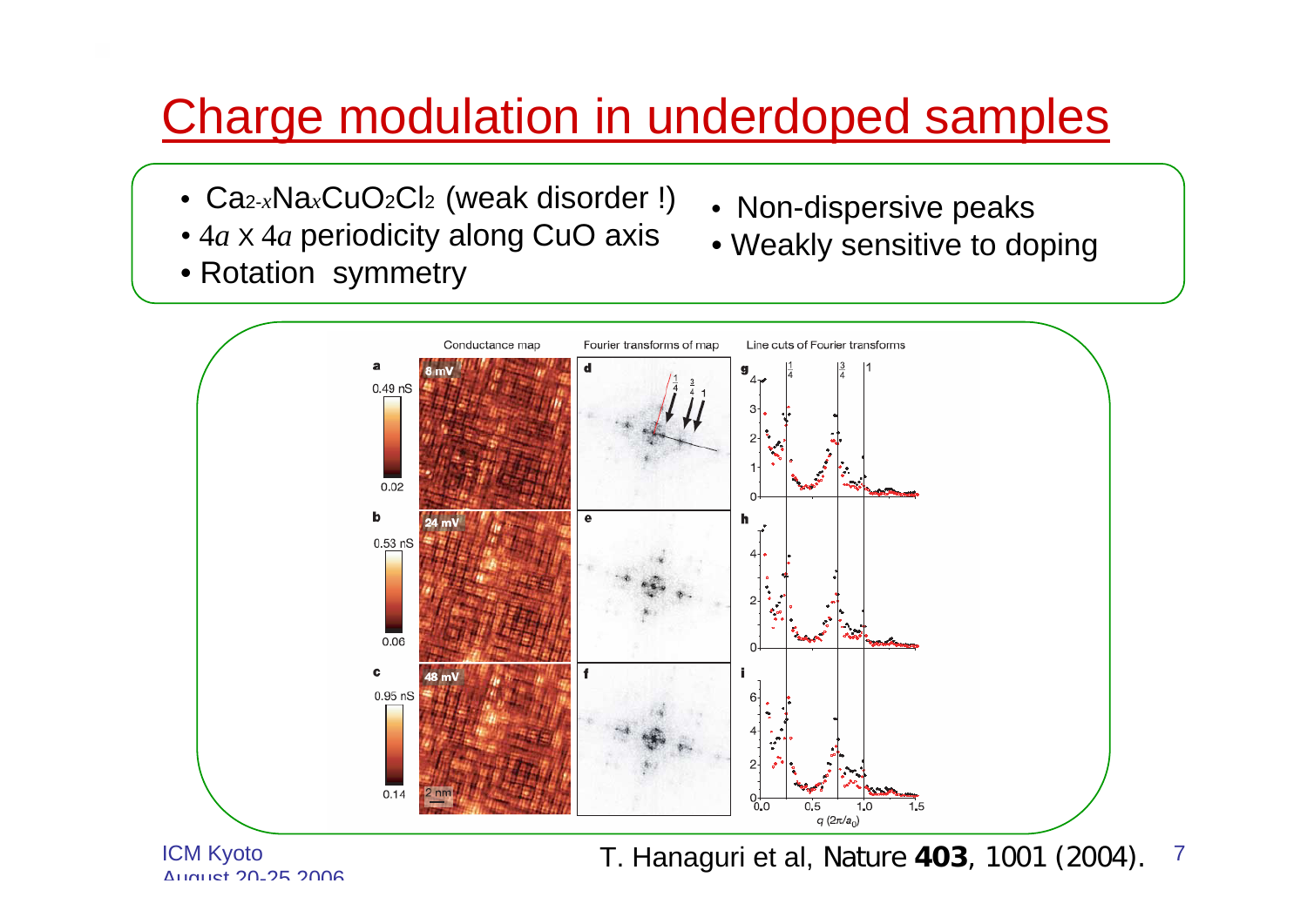### Wigner crystal of holes ?

For x=1/8: For x=1/8:

$$
\sqrt{8a} \times \sqrt{8a}
$$

# modulation

-> incompatible with -> incompatible with experiments ! experiments !



# => Pair density wave (PDW) ?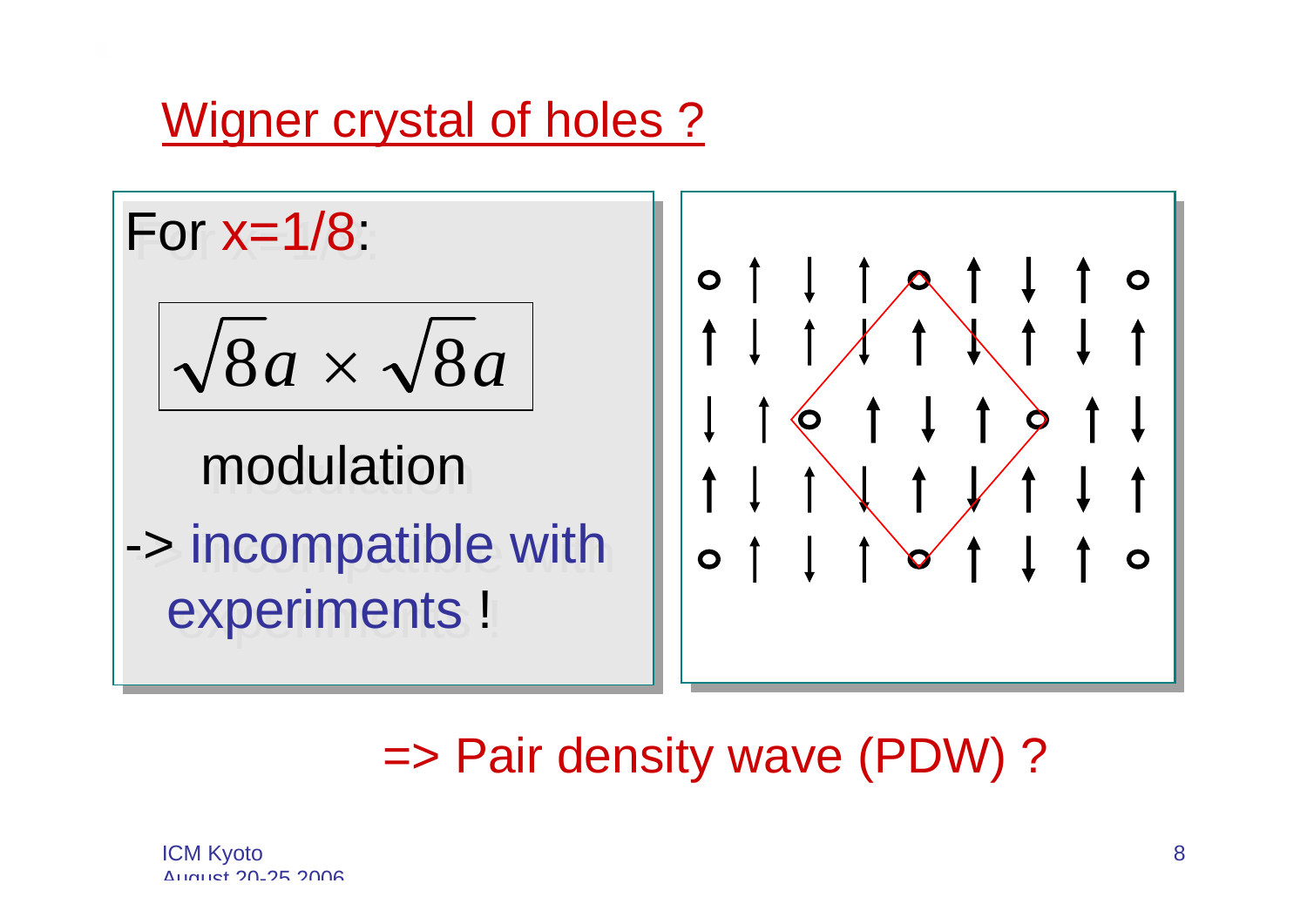## Wigner crystal of hole pairs ?



**H.-D. Chen, J.P. Hu, S. Capponi, E. Arrigoni and S.-C. Zhang, PRL 89, 137004 (2002). H.-D. Chen, S. Capponi, F. Alet, and S.-C. Zhang, PRB 70, 024516 (2004).**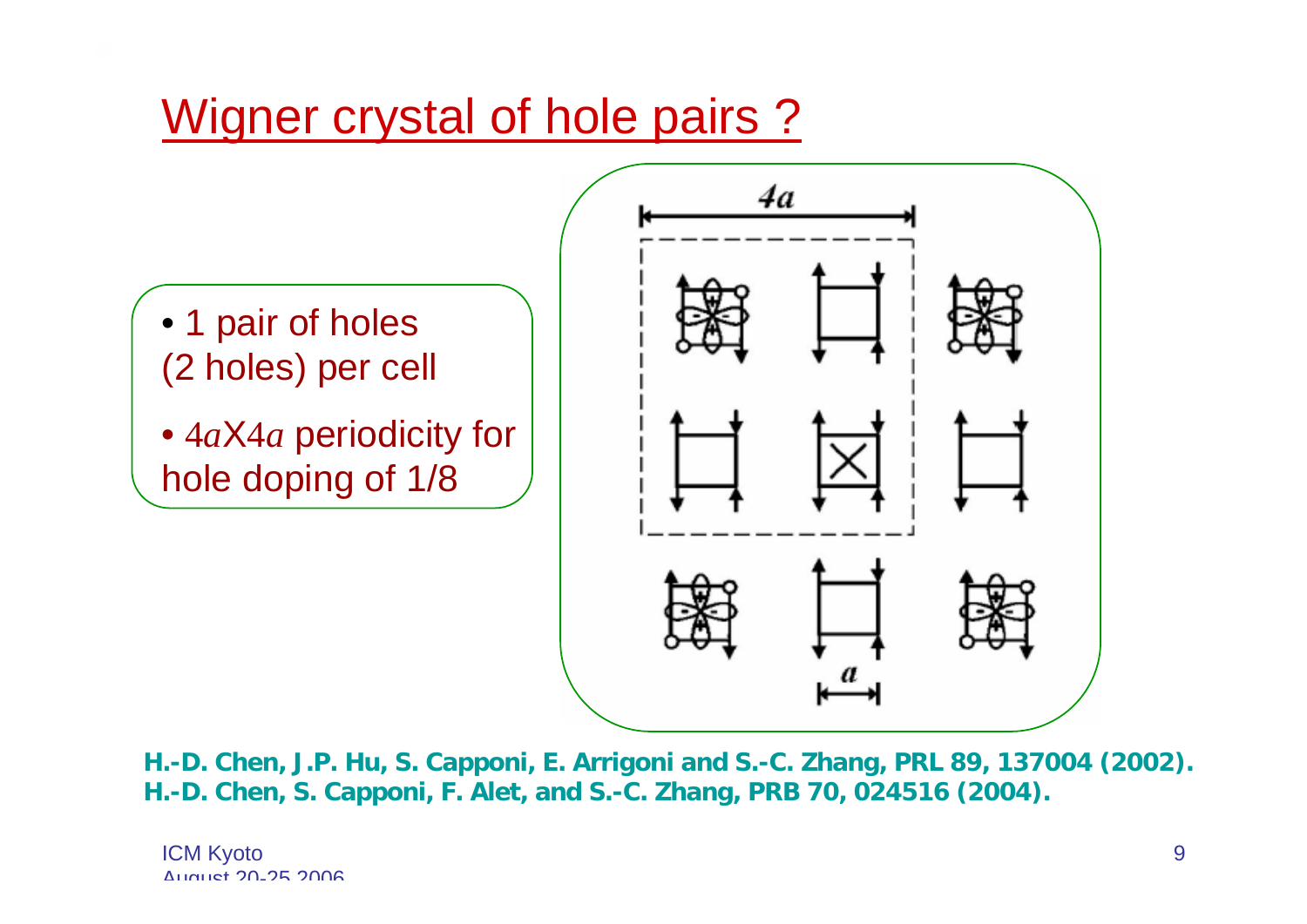## **Other alternative: Bond Order Wave ?**

Extend renormalized MF formalism to inhomogeneous case

$$
H_{\rm MF} = -t \sum_{\langle ij \rangle \sigma} g_{ij}^t (c_{i,\sigma}^\dagger c_{j,\sigma} + h.c.) - \mu \sum_{i\sigma} n_{i,\sigma}
$$

$$
- \frac{3}{4} J \sum_{\langle ij \rangle \sigma} g_{i,j}^J (\chi_{ji} c_{i,\sigma}^\dagger c_{j,\sigma} + h.c. - |\chi_{ij}|^2)
$$

$$
- \frac{3}{4} J \sum_{\langle ij \rangle \sigma} g_{i,j}^J (\Delta_{ji} c_{i,\sigma}^\dagger c_{j,-\sigma}^\dagger + h.c. - |\Delta_{ij}|^2),
$$

- $\rightarrow$ + usual MF self-consistent equations
- $\rightarrow$  Site dependent g's, bond amplitudes and site densities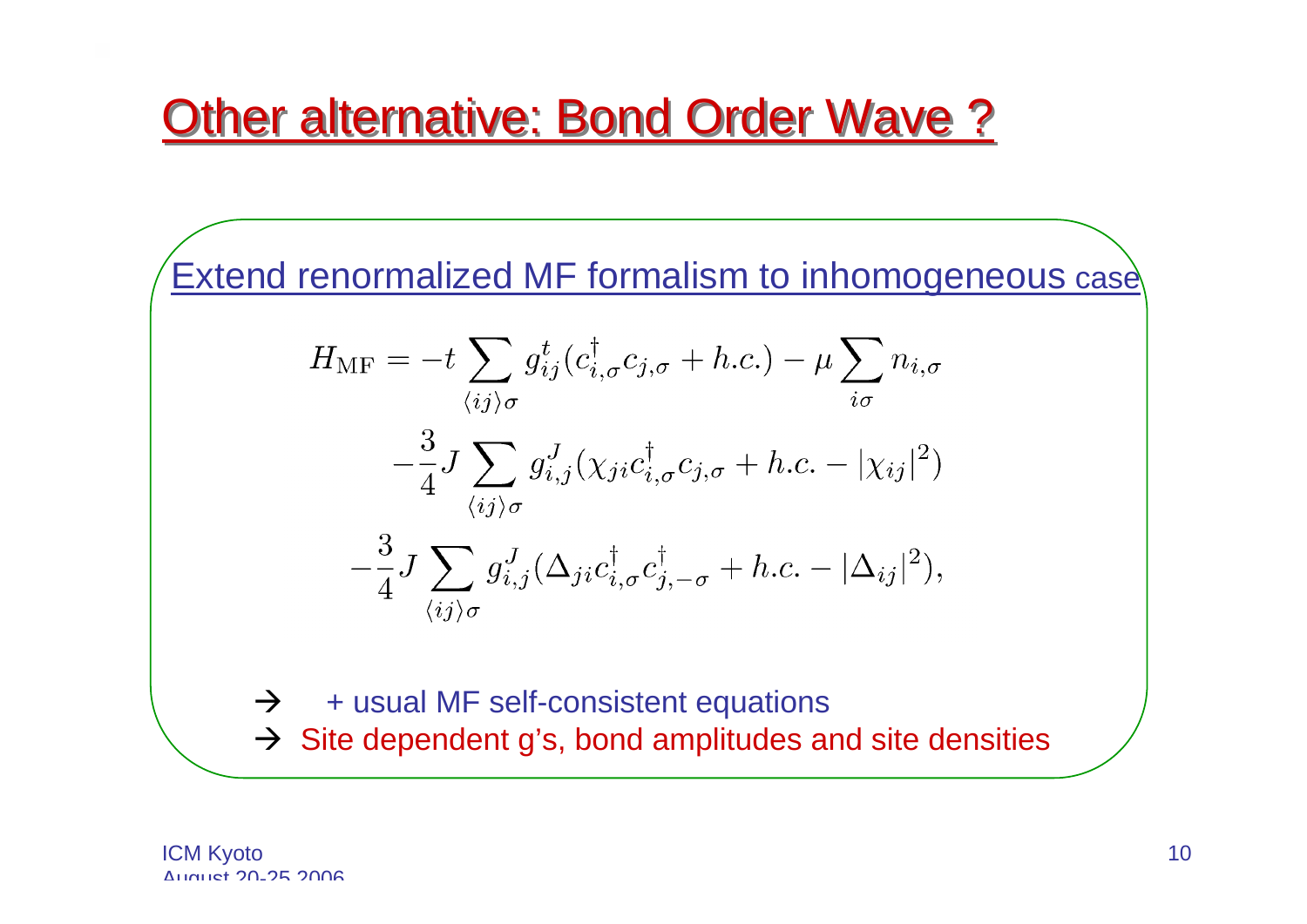### 4a X 4a superstructure

- Unrestricted MF equations solved on 48 x 48 cluster
- 4x4 pattern emerges at x=1/8
- modulations of bond hopping & exchange : dominant BOW
- small CDW component:  $CDW \sim$  BOW / 10 !
- almost-staggered charge currents: but inhomogeneous and very small amplitudes

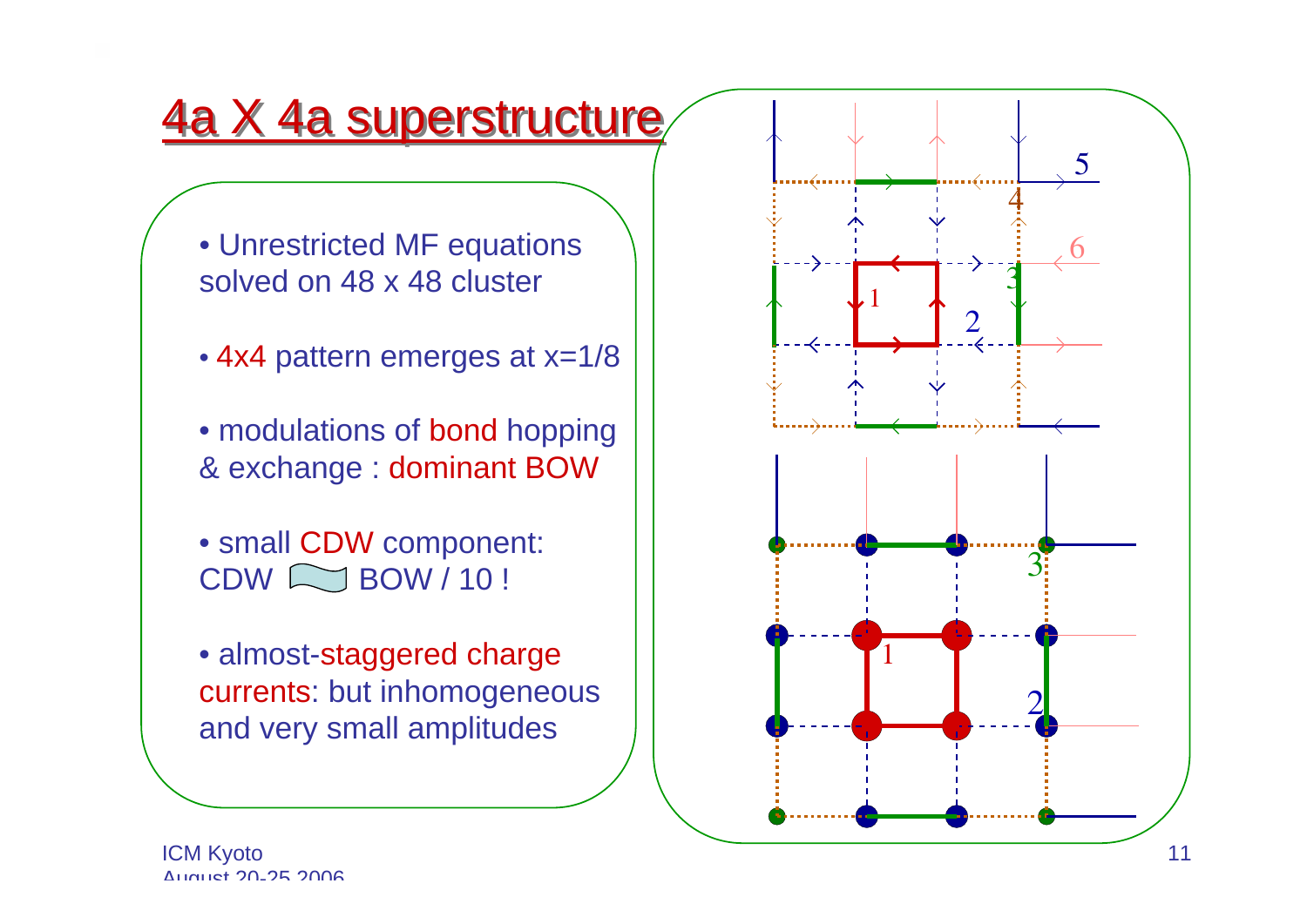Variational Monte Carlo: competition with Variational Monte Carlo: competition with Staggered flux state & RVB superconductor Staggered flux state & RVB superconductor

• Competing phases close in energy: MF not enough! **accurate VMC computations**

• **Order parameters** reduced compared to MF:

- Bond Order : 10 %  $\quad \quad \longmapsto$  strongest !
- CDW order : 1.3 %
- **Energetics** : 4ax4a order very low energy
	- Slightly lower than SFP ( a few %)
	- N.N. Coulomb repulsion stabilizes 4ax4a structure w.r.t d-wave RVB superconductor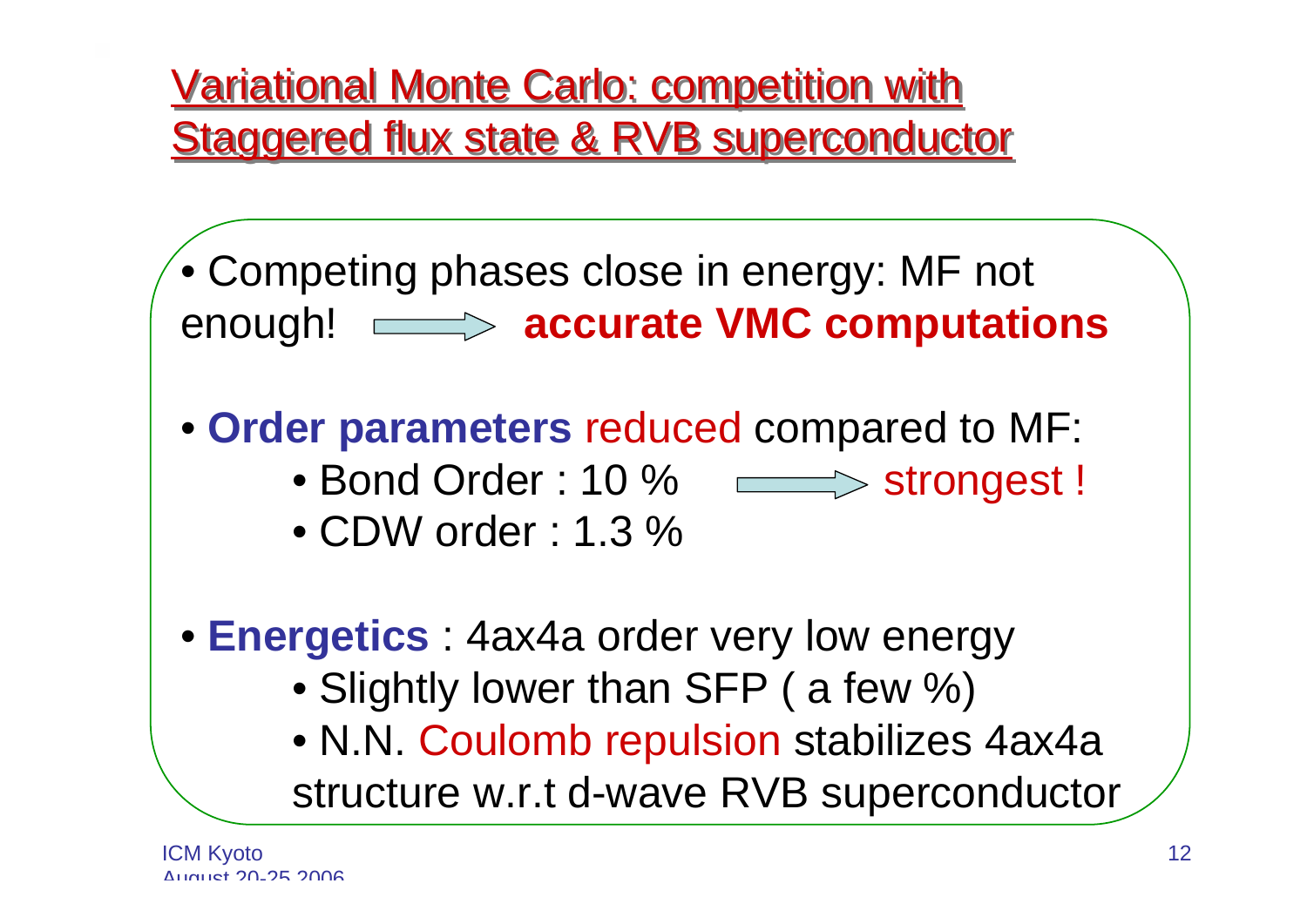## MF electronic spectrum

Some features of staggered flux state (or ddw):

Cone-like dispersion

 $\rightarrow$  Metallic character !

 $\rightarrow$  V-shape STS spectrum